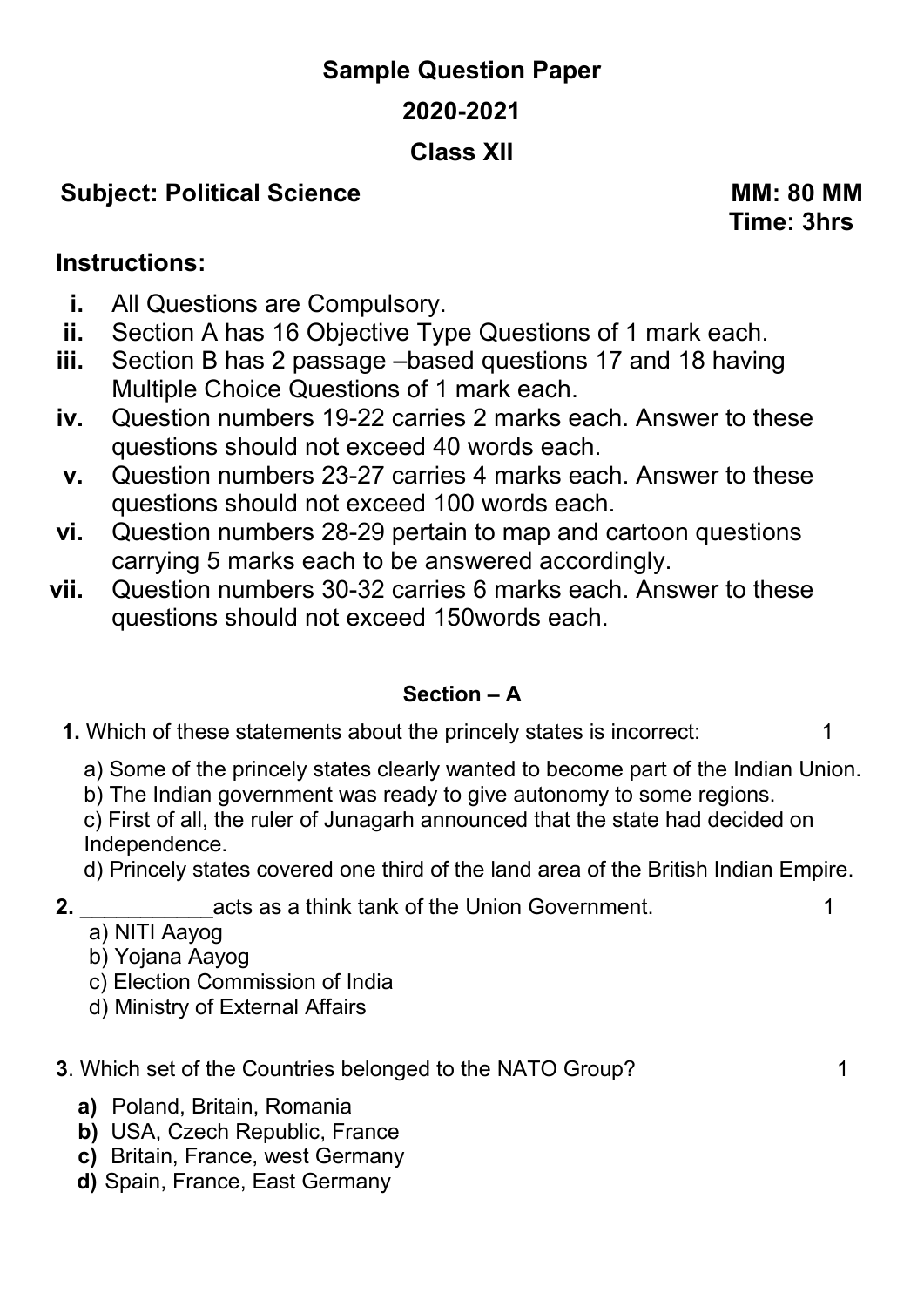| 4. Globalisation leads to each culture becoming                                           |   |
|-------------------------------------------------------------------------------------------|---|
| a) More Different                                                                         |   |
| b) More Transparent                                                                       |   |
| c) More Distinctive                                                                       |   |
| d) More Different and Distinctive                                                         |   |
| 5. Which factors contributed to Pakistan's failure in building a stable<br>democracy?     | 1 |
| a) Dominance of the Military                                                              |   |
| b) Dominance of the clergy                                                                |   |
| c) Dominance of the landowning aristocracy                                                |   |
| d) All of the above                                                                       |   |
| <b>6.</b> Arab Spring began with----                                                      | 1 |
| a) Russian Revolution                                                                     |   |
| b) Tunisian Revolution                                                                    |   |
| c) Egyptian Revolution                                                                    |   |
| d)Syrian Revolution                                                                       |   |
|                                                                                           |   |
| 7. 'Choose the wrong statement:                                                           | 1 |
| a) Six- point proposal of Sheikh Mujibur Rehman for greater autonomy to East<br>Pakistan. |   |

- b) India and Pakistan conduct nuclear tests in 1998.
- c) SAFTA signed at the 7<sup>th</sup> SAARC Summit in Islamabad.

d) India and Bangladesh sign the Farakka Treaty for sharing of the Ganga waters in 1996.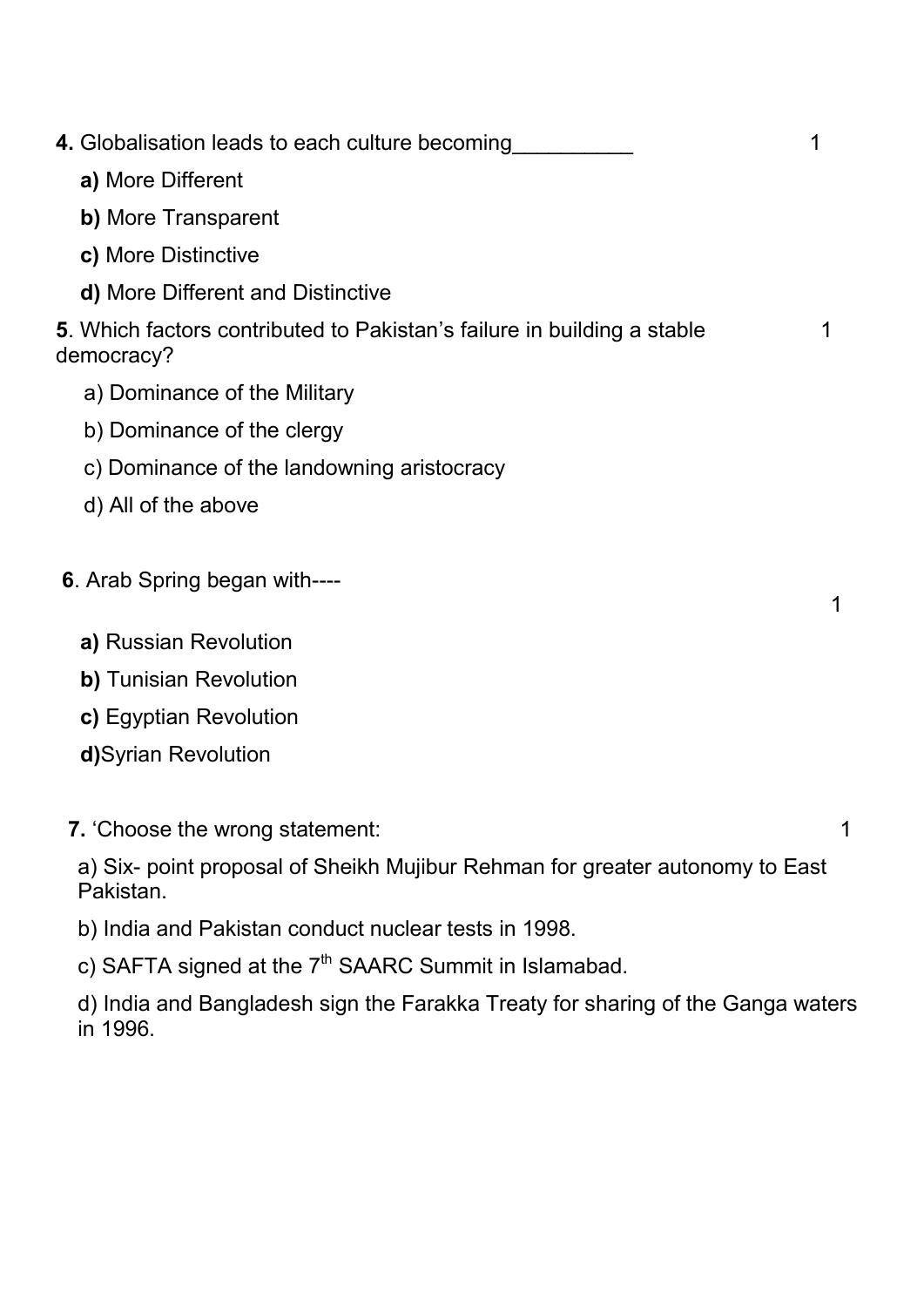**8**. In the decade of 1960's, the Congress Party under the leadership of Indira Gandhi was affected by------- 1

- a) Violence
- b) Defection
- c) Internal conflicts
- d) Censorship

### **9**. **1** Policy has been adopted by NITI Aayog. 1

- **a)** Make in India
- **b)** Made in India
- **c)** Start-up India
- **d)** Ayushman Bharat
- **10)** First Gulf War was known as----------- 1
	- **a)** Operation Infinite Reach
	- **b)** Operation Enduring Freedom
	- **c)** Operation Desert Storm
	- **d)** Operation Iraqi Freedom

#### **11.** The high point of Cold War was -------- 1

- a) Cuban Missile Crises
- b) Atomic bomb attack on Hiroshima and Nagasaki
- c) Establishment of SEATO and CENTO
- d) Establishment of NATO
- **12)** Sardar Vallabhbhai Patel faced key challenges of integration in which of the following states. 1
	- **a)** Hyderabad, Moradabad, Junagarh
	- **b)** Hyderabad, Sikandrabad, Jammu
	- **c)** Hyderabad, Junagarh, Kashmir
	- **d)** Jammu, Junagarh, Kashmir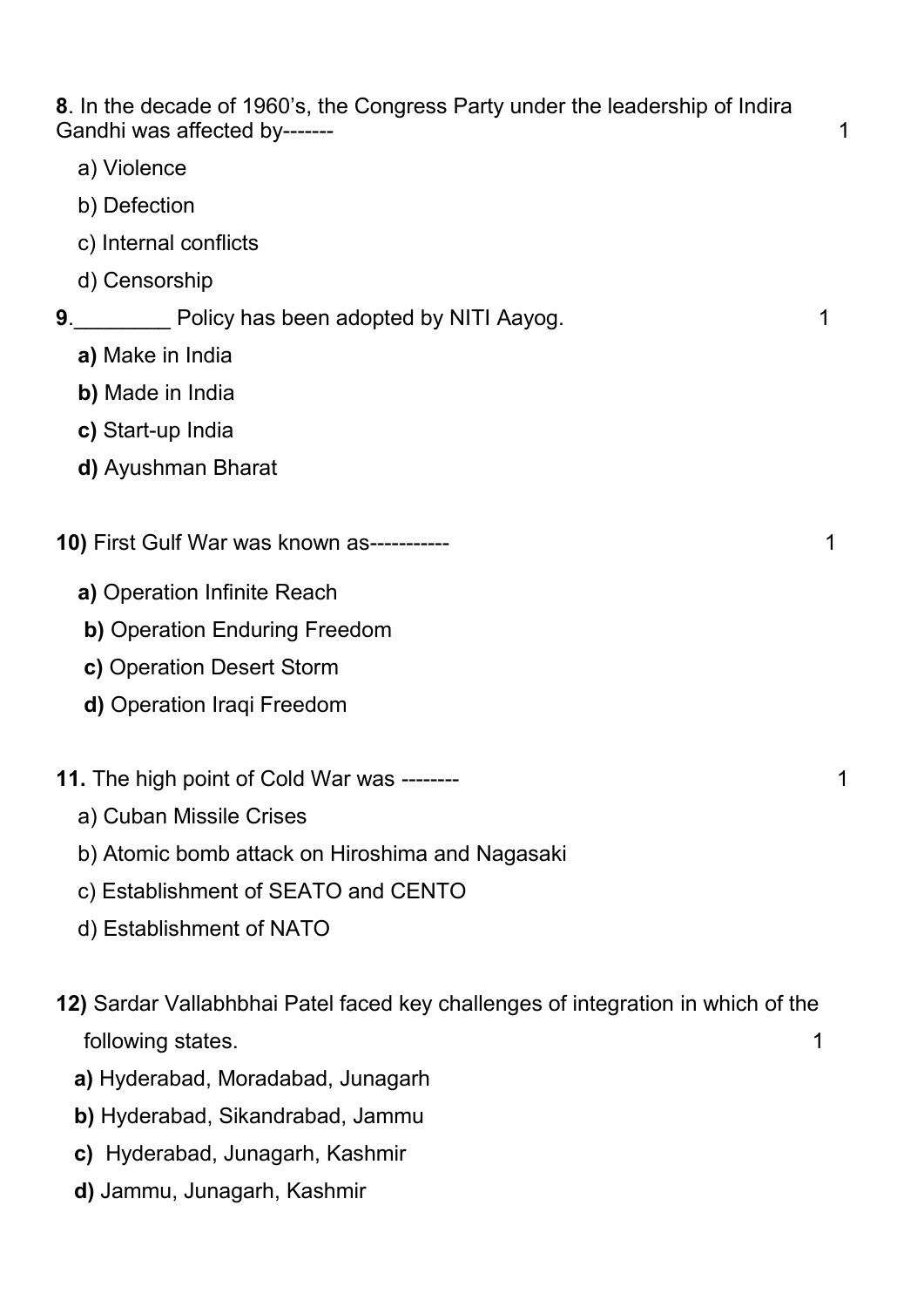| 13) With its pre-intended goal _____ the NDA III Government started several<br>Socio-economic welfare schemes to make development accessible to the<br>masses.<br><b>a)</b> Jai Jawan,Jai Kisan | 1 |  |
|-------------------------------------------------------------------------------------------------------------------------------------------------------------------------------------------------|---|--|
| <b>b)</b> Jai Jawan, Jai Kisan, Jai Vigyan                                                                                                                                                      |   |  |
| c) Sabka Saath, Sabka Vikas                                                                                                                                                                     |   |  |
| d) Garibi Hatao                                                                                                                                                                                 |   |  |
| <b>14)</b> BJP led coalition of 2014 was also called as                                                                                                                                         | 1 |  |
| a) Majority Coalition<br>b) Surplus Majority Coalition<br>c) Clear Majority Coalition<br>d) Democratic Coalition                                                                                |   |  |
| <b>15) I. The main agenda of the World Social Forum is</b><br>a) Opposition to Terrorism                                                                                                        |   |  |
| <b>b)</b> Opposition to Neo-Liberal Globalisation                                                                                                                                               |   |  |
| c) Opposition to Colonialism                                                                                                                                                                    |   |  |
| d) Opposition to Communism                                                                                                                                                                      |   |  |
| <b>OR</b>                                                                                                                                                                                       |   |  |
| <b>II.</b> Globalisation has<br>dimensions.                                                                                                                                                     |   |  |
| a) Political and Social<br>b) Social and Economic<br>c) Political and Economic<br>d) Political, Social and Economic                                                                             |   |  |
| <b>16.</b> Arrange the following in the chronological order:                                                                                                                                    | 1 |  |
| I) Establishment of Human Rights Council                                                                                                                                                        |   |  |
| II) Yalta Conference                                                                                                                                                                            |   |  |
| III) Atlantic Charter                                                                                                                                                                           |   |  |
| iv) India join the UN                                                                                                                                                                           |   |  |
| a) ii, iv, i, iii                                                                                                                                                                               |   |  |
| b) iii, ii,iv, i                                                                                                                                                                                |   |  |
| $c)$ I, ii, iii, iv                                                                                                                                                                             |   |  |
| d) ii, iii, iv, i                                                                                                                                                                               |   |  |
|                                                                                                                                                                                                 |   |  |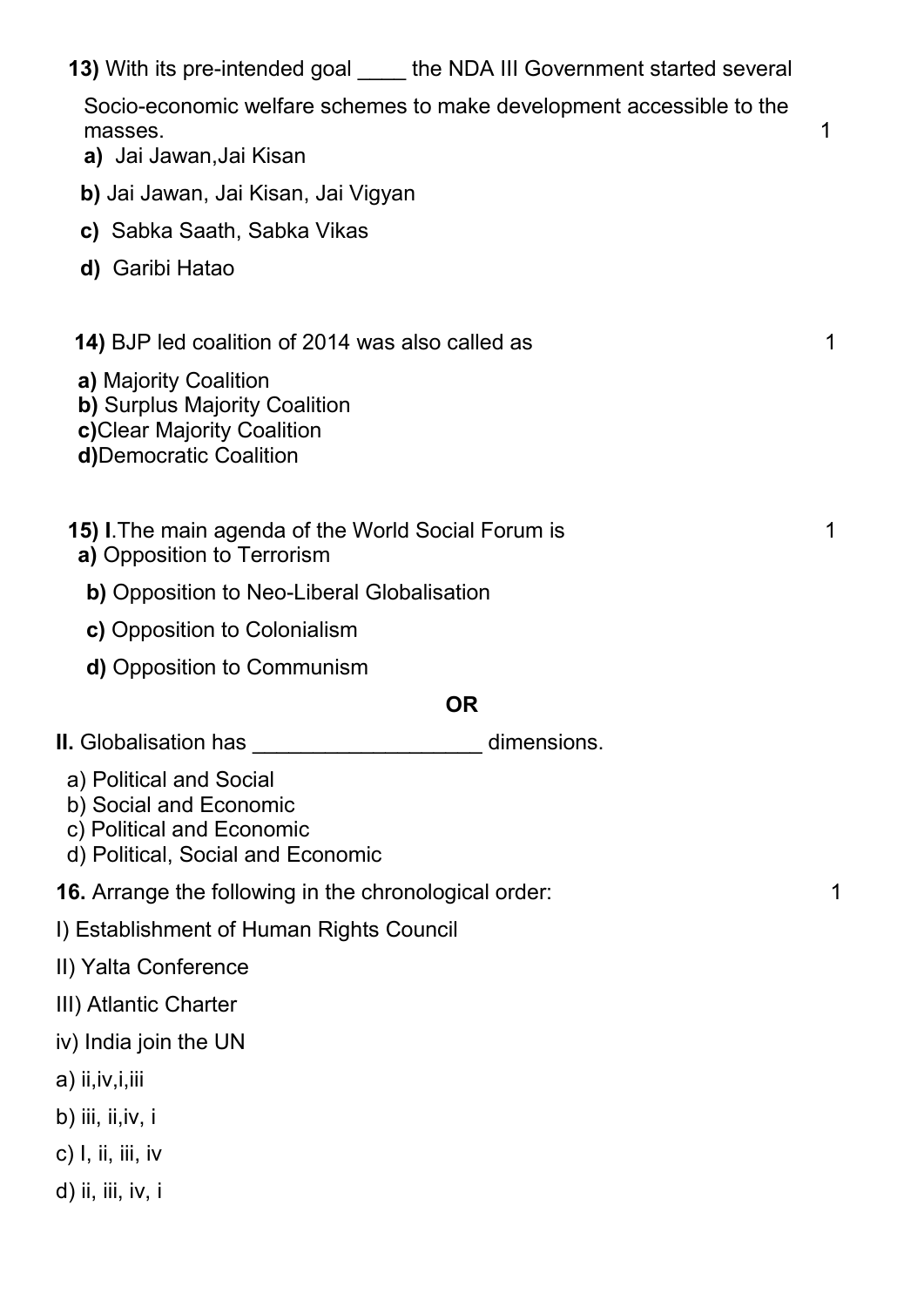### **Section – B**

#### **17. Read the following passage carefully and answer the questions that follow: (1+1+1+1=4)**

America extended massive financial help for reviving Europe's economy under what was called the "Marshall Plan". The US also created a new collective security structure under NATO. Under the Marshall Plan, the Organisation for European Economic Cooperation (OEEC) was established in 1948 to channel aid to the West European States. It became a forum where the Western European States began to cooperate on trade and economic issues. The Council of Europe, established in 1949, was another step forward in political cooperation. The process of economic integration of European capitalist countries proceeded step by step leading to the formation of the European Economic Community (EEC) in 1957.

**17.1** What was the "Marshall Plan"? 1

- **a)** Aid given by the US
- **b)** Economic Aid given by the US
- **c)** Military help given by the US
- **d)** Financial Aid given by the US
- **17.2** The US created a new collective security structure under which organisation? 1
	- **a)** SEATO
	- **b)** CENTO
	- **c)** NATO
	- **d)** Any Other

**17.3** Under which plan the organisation for European Economic Cooperation? 1

was established?

- **a)** Maastricht Plan
- **b)** Marshall Plan
- **c)** American Plan
- **d)** Any other Plan

**17.4** Which organisation became a forum where the western European states began to cooperate on trade and economic issues? 1

- **a)** Organisation for European Political Cooperation
- **b)** Organisation for European Economic Cooperation
- **c)** Organisation for European Military Cooperation
- **d)** Any other Organisation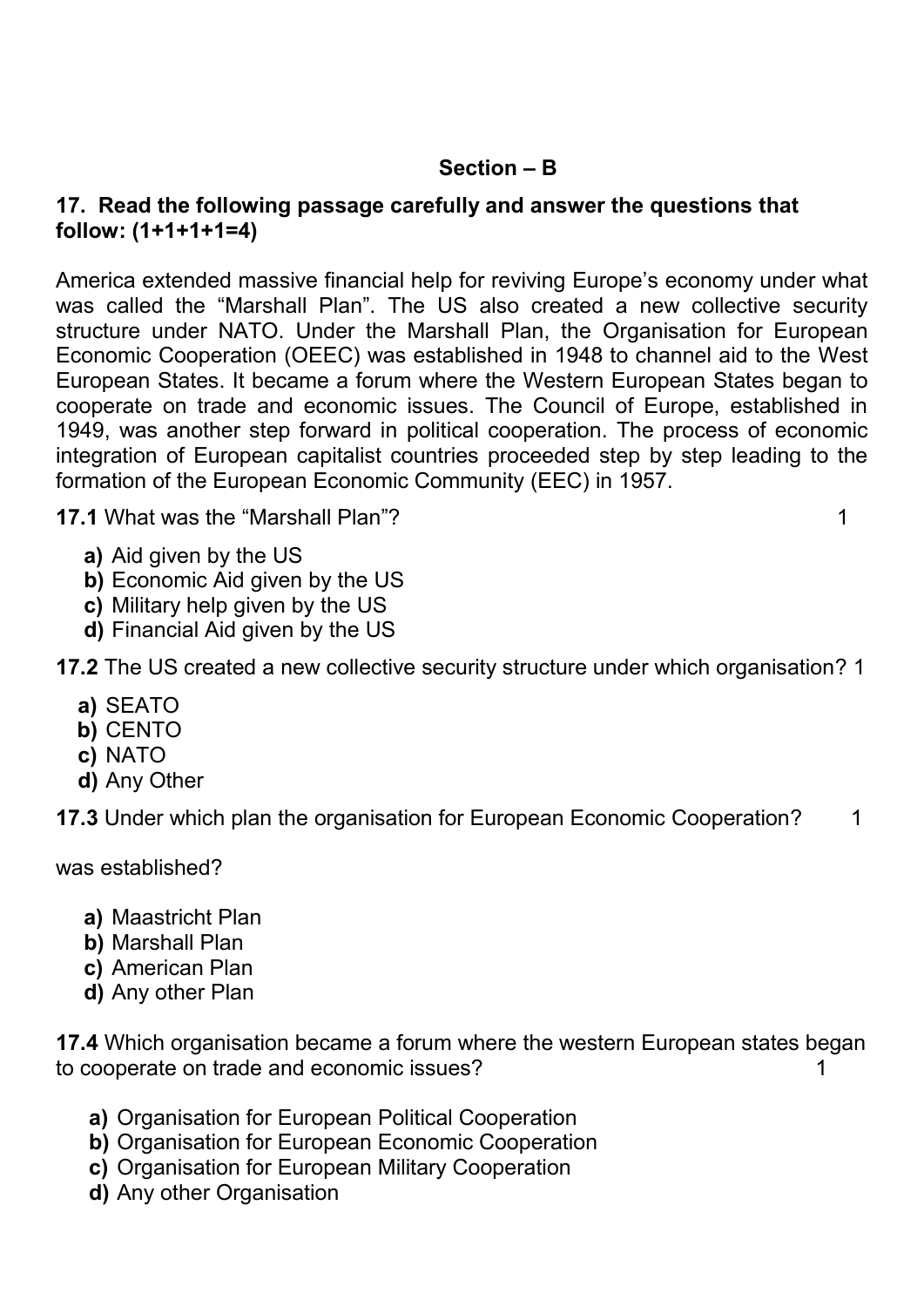**18.** Read the following passage carefully and answer the questions that follow:  $(1+1+1+1=4)$ 

The era of Liberalisation, Privatisation and Globalisation from the early 1990's , is attributed to the emergence of a competitive market society encompassing all important sectors of economy, society and polity thus paving the way for the "Third Democratic Upsurge'. The Democratic Upsurge represents a competitive electoral market which is based not on the principle of survival of the fittest but rather the survival of the ablest. It underlines three shifts in India's electoral market: from State to Market, from Government to Governance, from State as Controller to State as Facilitator. Moreover, the Third Democratic Upsurge seeks to promote the participation of the youth who constitute a significant chunk of Indian society as the real game changers in view of their increasing electoral preference for both development and governance in India's contemporary democratic politics.

**18.1** The early 1990 saw the era of----- 1

- **a)** Liberalisation
- **b)** Privatisation
- **c)** Globalisation
- **d)** All of the above

**18.2** The "Third Democratic Upsurge" is based on the principle of Third 1

- **a)** Survival of the fittest
- **b)** Survival of the meanest
- **c)** Survival of the fierce
- **d)** Survival of the ablest

**18.3** How many "Democratic Upsurges" are identified in post-independence history of India? 1

- **a)** 1
- **b)** 2
- **c)** 3
- **d)** 4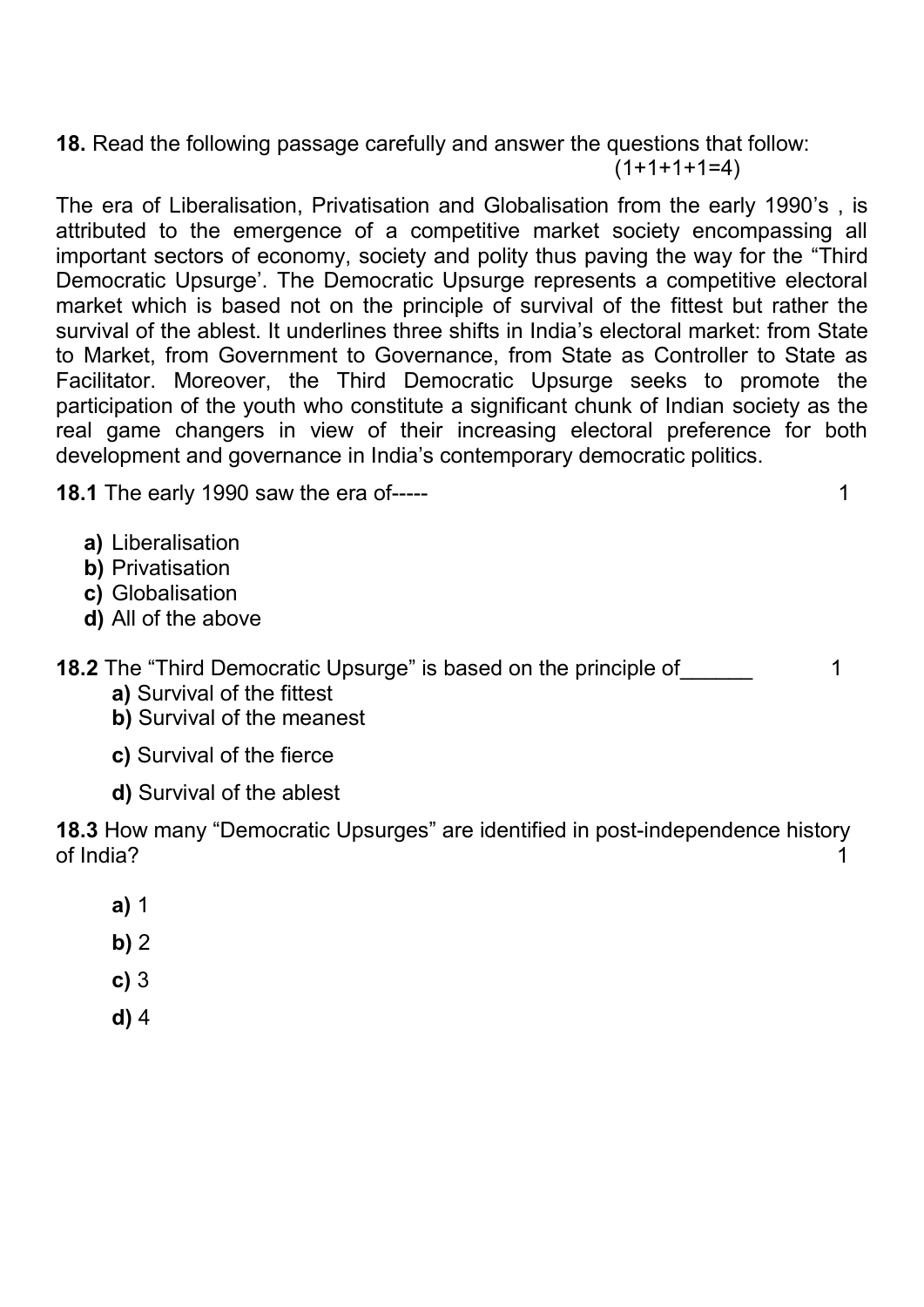**18.4** The 'Third Democratic Upsurge" seeks to promote the who constitute a significant chunk of Indian society. The matrix of the state of the state of the state of the state of the state of the state of the state of the state of the state of the state of the state of the state of th

- **a)** Participation of Student
- **b)** Participation of Opposition Leaders
- **c)** Opposition of Senior Citizens
- **d)** None of these

### **Section-C**

| DR                                                                               |  |
|----------------------------------------------------------------------------------|--|
| 22. What were the changes that occurred in Indian Politics after 1977 elections? |  |
| 21. State two objectives of NITI Aayog.<br>2                                     |  |
| 20. Explain the role played by Syndicates in the Congress Party.                 |  |
| 19. What was the impact of the Emergency on newspapers and magazines? 2          |  |

Describe the provision of National Emergency.

## **Section-D**

| 23. "The South Asian experience of democracy has expanded the global<br>imagination of democracy". Explain the statement with examples. |  |  |
|-----------------------------------------------------------------------------------------------------------------------------------------|--|--|
| <b>24. Explain Cuban Missile Crises?</b>                                                                                                |  |  |
| 25. Highlight the salient features of Indo-Israeli relations in contemporary times.                                                     |  |  |
| <b>OR</b>                                                                                                                               |  |  |
| Elaborate the Nuclear Policy of India.                                                                                                  |  |  |
| <b>26.</b> "China followed its own path in introducing a market economy". Justify this<br>statement with four suitable arguments?       |  |  |
| <b>OR</b>                                                                                                                               |  |  |
|                                                                                                                                         |  |  |

How far is it correct to describe ASEAN as a new Centre of power in the world?

**27.** State the political impact of globalization on the world. 4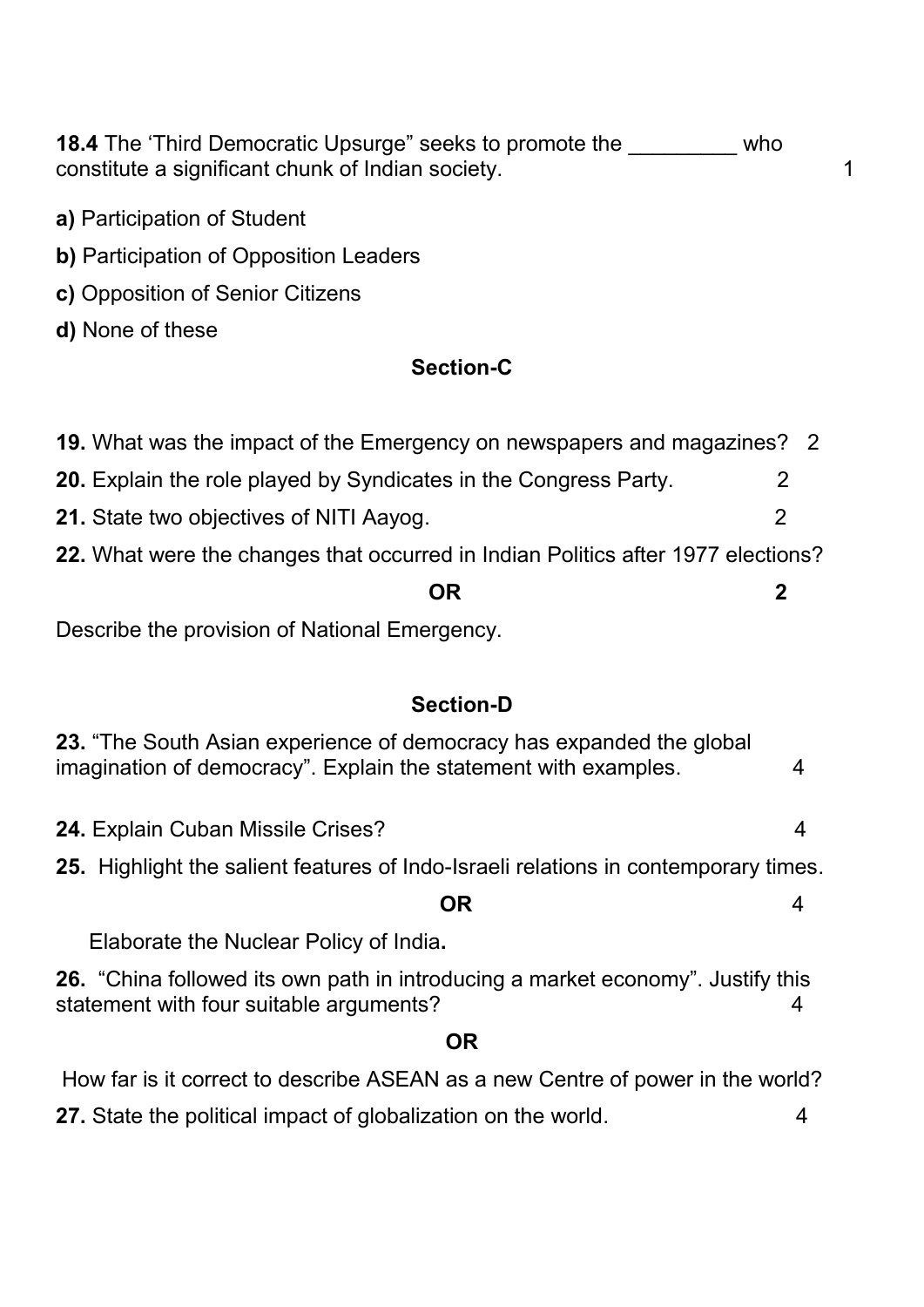## **Section-E**

**28.** In the given outline political map of India, five states have been marked as (A), (B), (C), (D), (E). Identify these states on the basis of the information given below and write their correct names in your answer book along with their respective serial number of the information used and the concerned alphabets as per format that follows:  $1+1+1+1=5$ 

- **i.** The state related to Karpuri Thakur, who implemented reservation for backward class.
- **ii.** The state related to K Kamraj, who started the Mid-Day Meal program for School Students.
- **iii.** The state related to Samajwadi leader and thinker Ram Manohar Lohiya.
- **iv.** The state related to Sardar Vallabh Bhai Patel who undertook integration of princely states.
- **v.** The state from where article 370 was revoked.

| <b>Sr Number of the</b><br>information used | <b>Alphabet Concerned</b> | <b>Name of the State</b> |
|---------------------------------------------|---------------------------|--------------------------|
|                                             |                           |                          |
|                                             |                           |                          |
|                                             |                           |                          |
|                                             |                           |                          |
|                                             |                           |                          |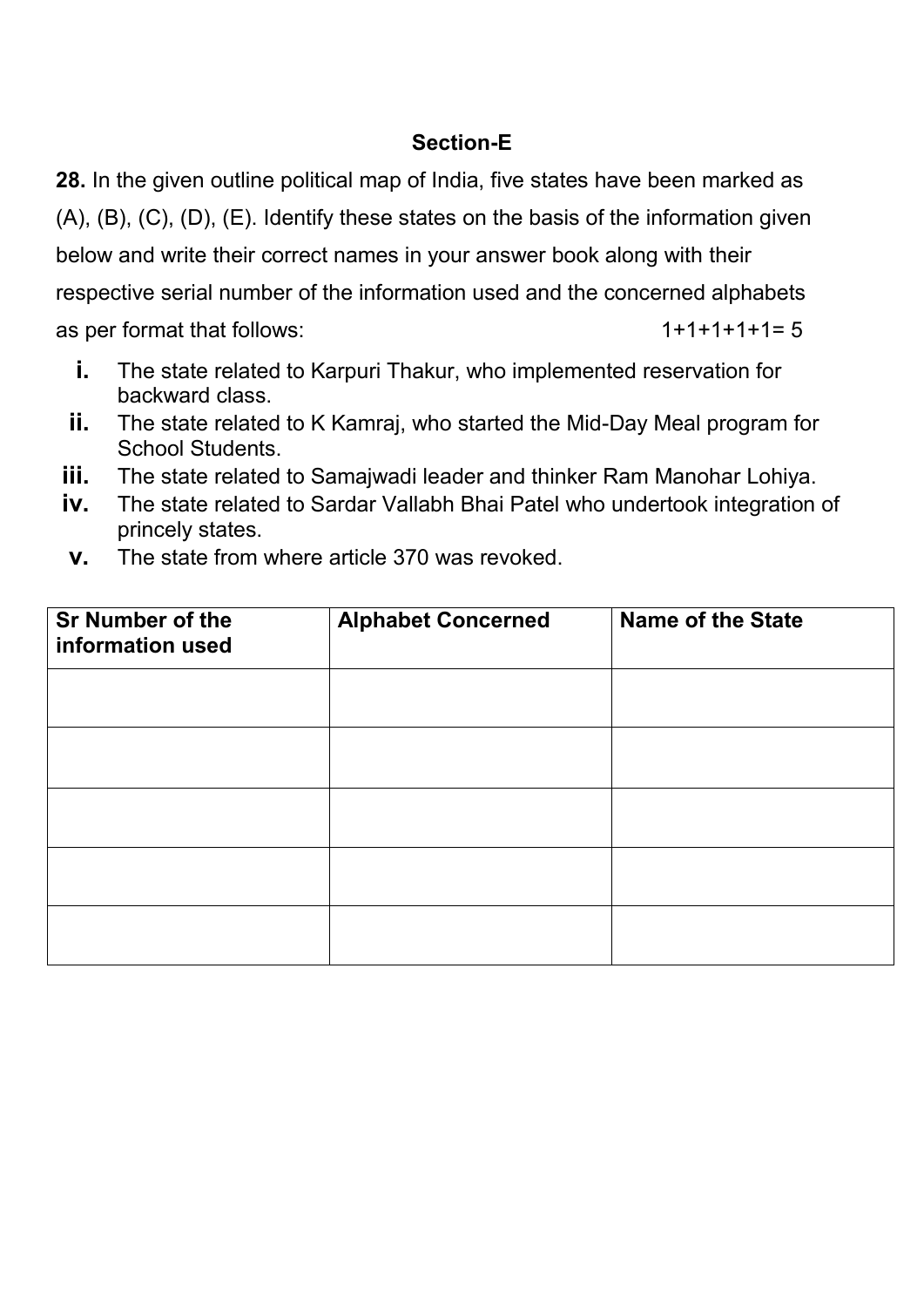**(The map given below is the old map of India that corresponds to the questions asked above.)** 



**Note:** The following questions are for **Visually Impaired Candidates** only in lieu of Qn. 28 (Map Question).

- **i.** Name the state related to Karpuri Thakur, who implemented reservation for backward class.
- **ii.** Name the state related to K Kamraj, who started the Mid-Day Meal program for School Students.
- **iii.** Name the state related to Samajwadi leader and thinker Ram Manohar Lohiya.
- **iv.** Name the state related to Sardar Vallabh Bhai Patel who undertook integration of princely states.
- **v.** Name the state from where article 370 was revoked.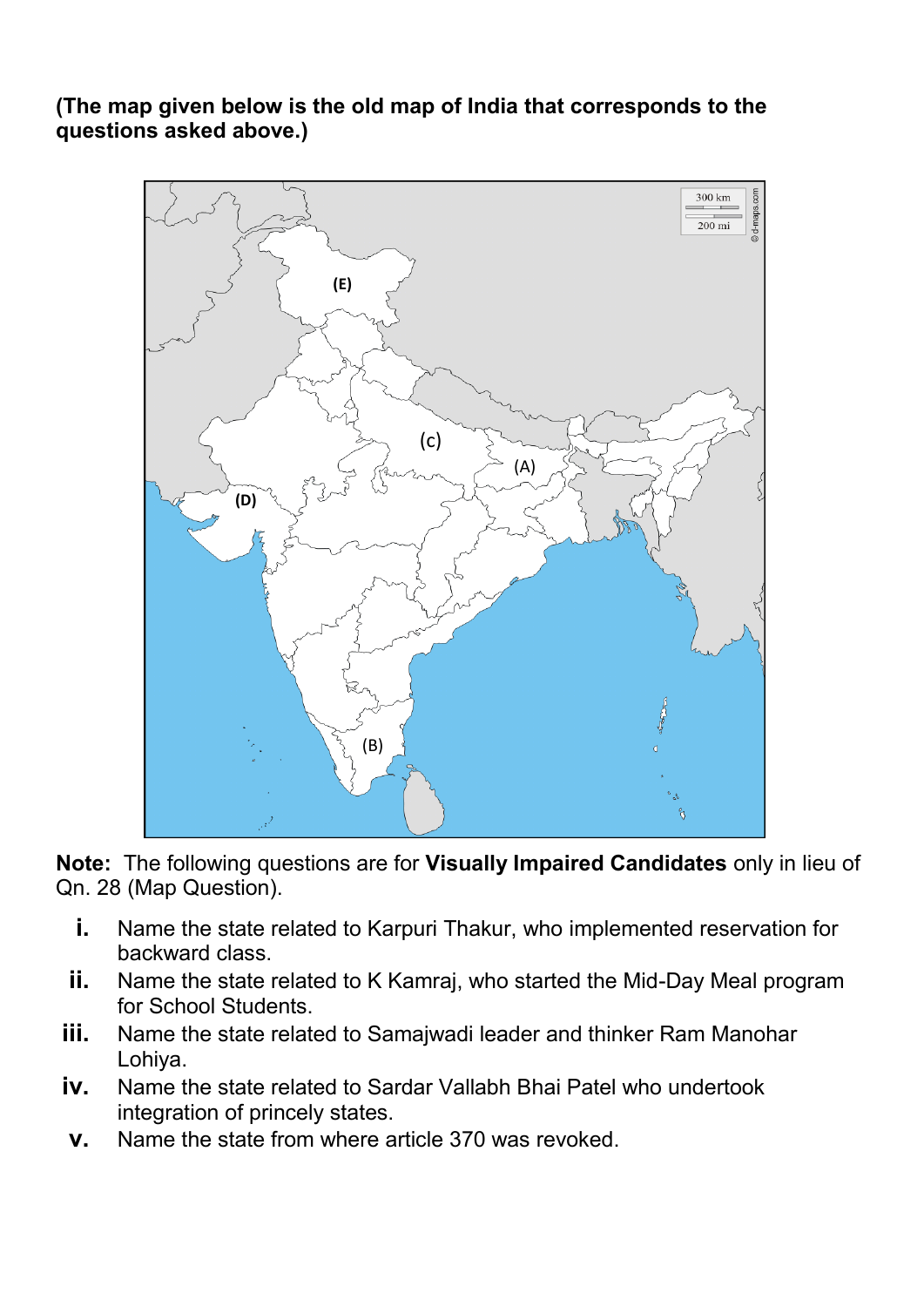**29.** Study the cartoon given below carefully and answer the questions that follow. Answers to 2 mark questions should not exceed 40 words.



i) What does this cartoon depict?  $1+2+2=5$ 

ii) What have been the reasons for immense

influence of US on UN? Give any two reasons.

III) Is the cartoon still relevant?

**Note:** The following questions are for **Visually Impaired candidates** only in lieu of Qn. 29 (cartoon question) 2+2+1=5

- **i)** Name the present Secretary General of UN. He/she belongs to which country?
- Ii) Name any four permanent members of UN Security Council.
- III) Write the main objective of the UNO.